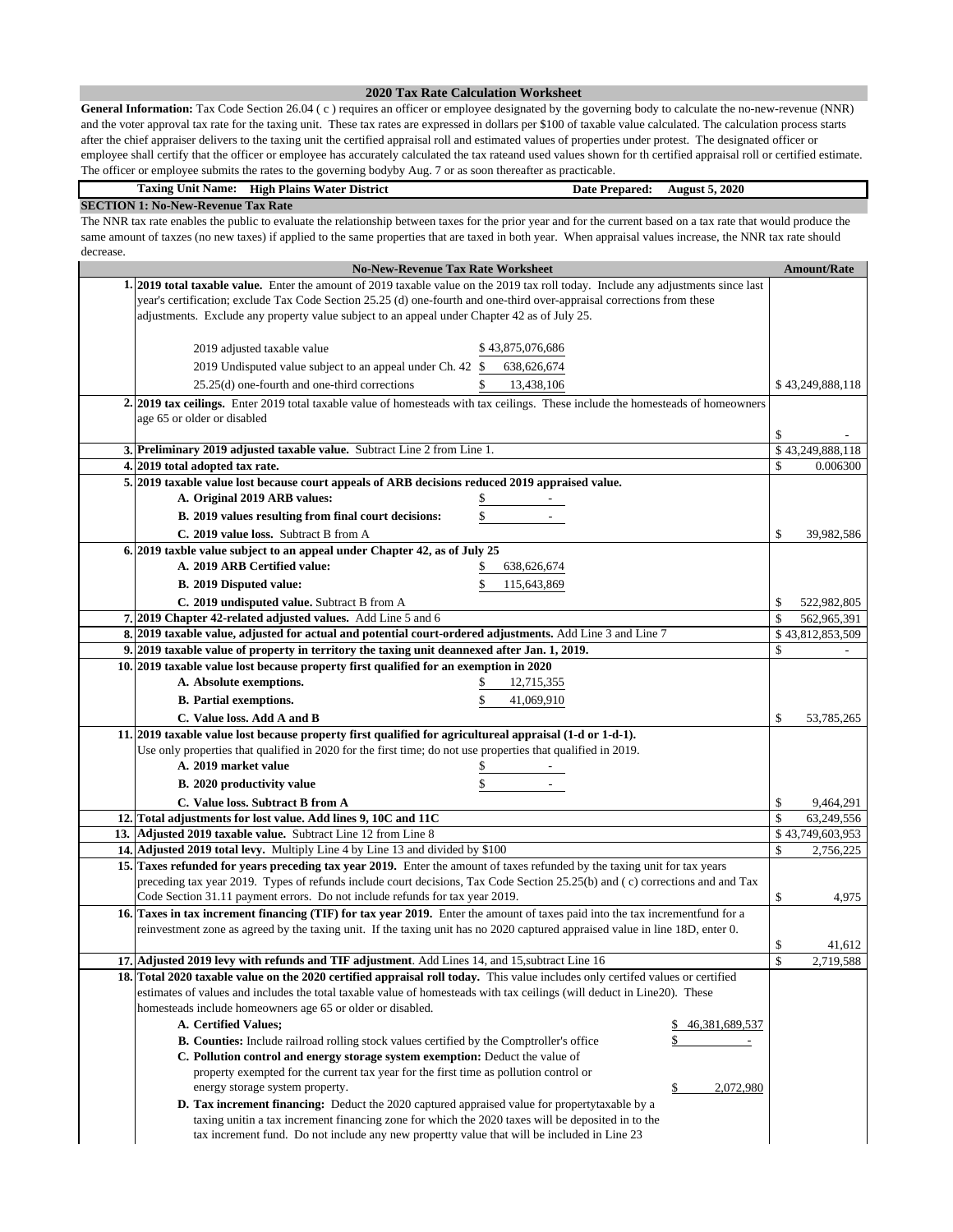| below.                                                                                                             | S | 711,957,929 |     |                  |
|--------------------------------------------------------------------------------------------------------------------|---|-------------|-----|------------------|
| <b>E. Total 2020 value.</b> Add A and B, then subtract C and D.                                                    |   |             |     | \$45,667,658,628 |
| 19. Total value of properties under protest or not included on certified appraisal roll.                           |   |             |     |                  |
| A. 2020 taxable value of properties under protest.                                                                 | S | 272,511,413 |     |                  |
| B. 2020 value of properties not under protest or included on certified                                             |   |             |     |                  |
| appraisal roll.                                                                                                    | S | 8,433,319   |     |                  |
| C. Total value under protest or not certified.                                                                     |   |             | \$  | 280,944,732      |
| $20.2020$ tax ceilings.                                                                                            |   |             | \$. |                  |
| 21, 2020 taxable value. Add Lines 18E and 19C. Subtract Line 20                                                    |   |             |     | \$45,948,603,360 |
| 22. Total 2020 taxable value of properties in territory annexed after Jan. 1, 2019.                                |   |             |     |                  |
| 23. Total 2020 taxable value of new improvements and new personal property in new improvements.                    |   |             | \$  | 957,139,856      |
| 24. Total adjustments to the 2020 taxable value. Add lines 22 and 23.                                              |   |             | \$  | 957,139,856      |
| 25. Adjusted 2020 taxable value. Subtract Line 24 from Line 21.                                                    |   |             |     | \$44,991,463,504 |
| 26. 2020 NNR tax rate. Divide Line 17 by Line 25 and multiply by \$100.                                            |   |             | \$. | 0.006045         |
| 27. COUNTIES ONLY. Add together the NNR rates for each type of tax the county levies. The total is the 2020 county |   |             |     |                  |
| NNR tax rate.                                                                                                      |   |             | \$. | 0.006045         |

# **SECTION 2: Voter-Approval Tax Rate**

The voter-approval tax rate is the highest tax rate that a taxing unit may adopt without holding an election to seek voter approval of the rate. The voter-approval tax rate is split into two separate rates:

 1. **Maintenance and Operation (M&O) Tax Rate:** The M&O portion is the tax rate that is needed to raise the same amount of taxes that the taxing levied in the prior year plue the applicable percentage allowed by law. This rate accounts for such things as salaries , utilities and day-to-day operations.

 2. **Debt Rate:** The debt rate includes the debt service necessary to pay the taxing unit's debt payments in the coming year. This rate accounts for principal and interest on bonds and other debt secured by property tax revenue.

The voter-approval tax rate is the sum of the voter-approval tax rates calculated for each type of tax the county levies. In most cases the voter-approval tax rate exceeds the no-new-revenue tax rate, but occasionally decreases in a taxing unit's debt service will cause the NNR tax rate to be higher that the voter-approval tax rate

| <b>Voter-Approval Tax Rate Worksheet</b>                                                                                  |                 |     | <b>Amount/Rate</b> |
|---------------------------------------------------------------------------------------------------------------------------|-----------------|-----|--------------------|
| 28. 2019 M&O tax rate. Enter the 2019 M&O tax rate                                                                        |                 | \$. | 0.006300           |
| 29. 2019 taxable value, adjusted for court-ordered adjustments. Enter the amount in line 8 of the No-New-Revenue          |                 |     |                    |
| worksheet.                                                                                                                |                 |     | \$43,812,853,509   |
| 30. Total 2019 M&O levy. Multiply Line 28 by Line 29 and divide by \$100                                                  |                 | \$  | 2,760,210          |
| 31. Adjusted 2019 levy for calculating NNR M&O rate. Add Line 31F to Line 30                                              |                 | \$  | 2,718,598          |
| A. 2019 sales tax specifically to reduce property taxes.                                                                  |                 |     |                    |
| B. M&O taxes refunded for years preceding tax year 2019.                                                                  |                 |     |                    |
| C. 2019 junior college levy.                                                                                              |                 |     |                    |
| D. 2019 taxes in TIF.                                                                                                     | 41,612          |     |                    |
| E. 2019 transferred function.                                                                                             |                 |     |                    |
| F. 2019 M&O levy adjustments. Add A, B, and C then subtract D. For taxing unit with E,                                    |                 |     |                    |
| subtract if discontinuing functions and add if receiving function.                                                        | \$<br>(41, 612) |     |                    |
| 32. Adjusted 2020 taxable value. Enter the amount in Line 25 of the No-New -Revenue Tax Rate Worksheet                    |                 |     | \$44,991,463,504   |
| 33. 2020 NNR M&O rate (unadjusted). Divide Line 31 by Line 32 and multiply by \$100.                                      |                 | \$  | 0.006042           |
| <b>34.</b> Rate adjustment for state Criminal justice mandate. Enter the rate calculated in C. If not applicable, enter 0 |                 | \$  |                    |
| A. 2020 state criminal justice mandate. Enter the amount paid by a county to the Texas                                    |                 |     |                    |
| Department of Criminal Justice in the previous 12 months providing for the maintenance and                                |                 |     |                    |
| operation cost of keeping inmates in county-paid facilities after theybeen sentenced. Do not                              |                 |     |                    |
| include any state reimbursement received by the county forthe same purpose.                                               |                 |     |                    |
|                                                                                                                           | \$              |     |                    |
| <b>B. 2019 state criminal justice mandate.</b> Enter the amount paid by a county to the Texas                             |                 |     |                    |
| Department of Criminal Justice in the 12 months prior to the previous 12 months providing for                             |                 |     |                    |
| the maintenance and operation cost of keeping inmates in county-paid facilities after they have                           |                 |     |                    |
| been sentenced. Do not include any state reimbursement received by the county for the same                                |                 |     |                    |
| purpose. Enter zero if this is the first time the mandate applies.                                                        |                 |     |                    |
|                                                                                                                           |                 |     |                    |
| C. Subtract B from A and divide by Line 32 and multiply by \$100                                                          | \$              |     |                    |
| 35. Rate adjustment for indigent health care expenditures. Enter the rate calculated in C.                                |                 | \$  |                    |
| If not applicable, enter 0                                                                                                |                 |     |                    |
| A. 2020 indigent health care expenditures. Enter the amount paid by a taxing unit providing for                           |                 |     |                    |
| the maintenance and operation cost of providing indigent health care for the period beginning on                          |                 |     |                    |
| July 1, 2019 and endng on June 30, 2020, less any state assistance received for the same                                  |                 |     |                    |
| purpose.                                                                                                                  |                 |     |                    |
| <b>B. 2019 indigent health care expendiutres.</b> Enter the amount paid by a taxing unit providing for                    |                 |     |                    |
| the maintenance and operation cost of providing indigent health care for the period beginning                             |                 |     |                    |
| July 1, 2018 and ending on June 30, 2019, less any state assistance received for the same                                 |                 |     |                    |
| purpose.                                                                                                                  | \$              |     |                    |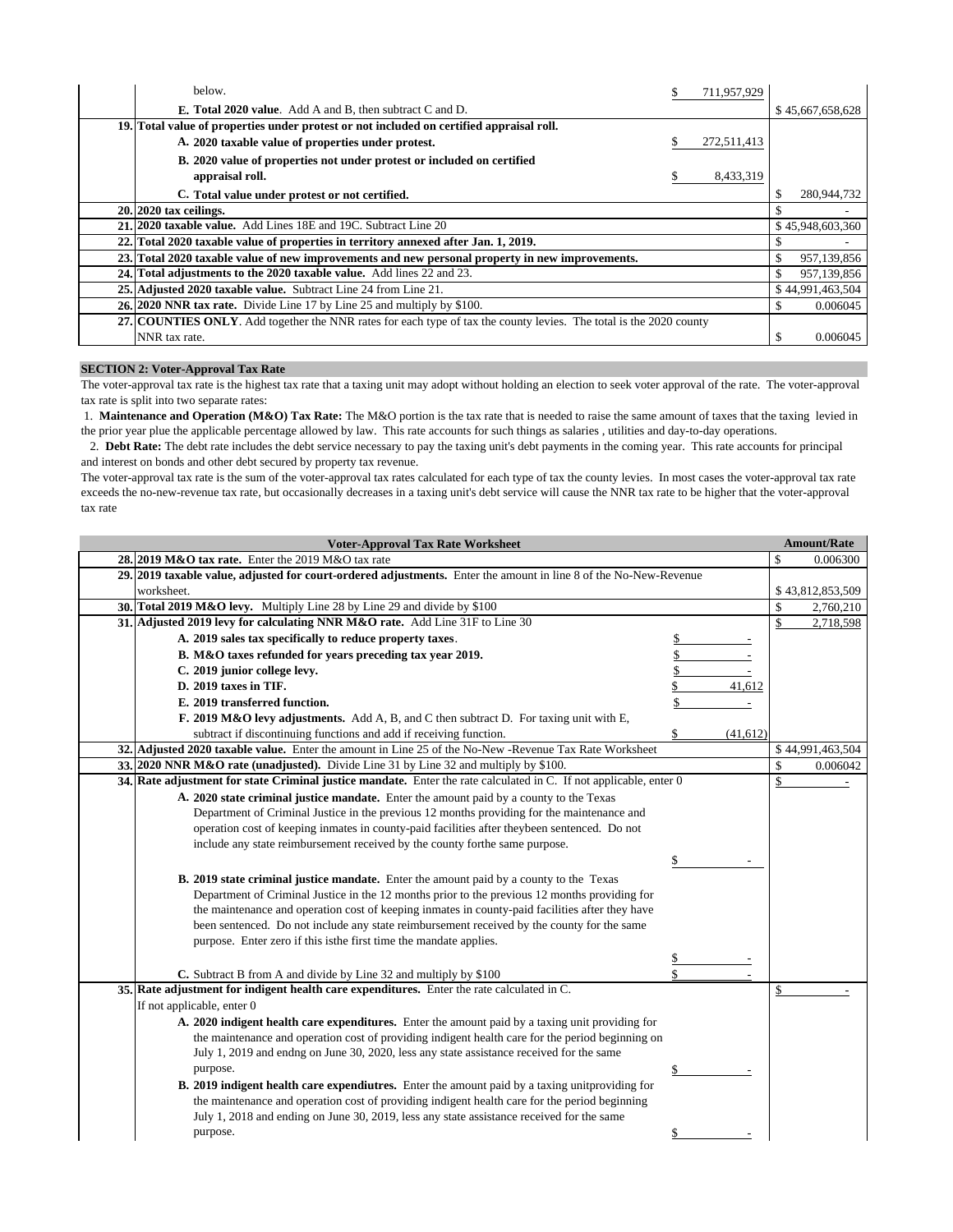| C. Subtract B from A and divide by Line 32 and multiply by \$100                                                                                                                                                                                                               |              |              |                          |
|--------------------------------------------------------------------------------------------------------------------------------------------------------------------------------------------------------------------------------------------------------------------------------|--------------|--------------|--------------------------|
| 36. Rate adjustment for county indigent defense compensation. Enter the lessor of C and D,                                                                                                                                                                                     |              |              |                          |
| If not applicable, enter 0.                                                                                                                                                                                                                                                    |              | \$           |                          |
| A. 2020 indigent defense compensation expenditures. Enter the amount paid by a county to                                                                                                                                                                                       |              |              |                          |
| provide appointed counsel for indigent individuals for the period beginning on July 1, 2019 and                                                                                                                                                                                |              |              |                          |
| ending June 30, 2020, less any state grants received by the county for the same purpose.                                                                                                                                                                                       |              |              |                          |
|                                                                                                                                                                                                                                                                                | \$           |              |                          |
| <b>B. 2019 indigent defense compensation expenditures.</b> Enter the amount paid by a county to                                                                                                                                                                                |              |              |                          |
| provide appointed counsel for indigent individuals for the period beginning on July 1, 2018 and                                                                                                                                                                                |              |              |                          |
| ending on June 30, 2019, less any state grants received by the county for the same purpose.                                                                                                                                                                                    |              |              |                          |
|                                                                                                                                                                                                                                                                                |              |              |                          |
| C. Subtract B from A and divide by Line 32 and multiply by \$100                                                                                                                                                                                                               | \$           |              |                          |
| <b>D.</b> Multiply B by 0.05 and divide by Line 32 and multiply by \$100                                                                                                                                                                                                       | \$           |              |                          |
| 37. Rate adjustment for county hospital expenditures. Enter the lessor of C and D.                                                                                                                                                                                             |              |              |                          |
| If not applicable, enter 0.                                                                                                                                                                                                                                                    |              | \$           |                          |
| A. 2020 eligible county hospital expenditures. Enter the amount paid by the county or                                                                                                                                                                                          |              |              |                          |
| municipality to maintain and operate an eligible count hospital for the period beginning on July                                                                                                                                                                               |              |              |                          |
| 1, 2019 and ending in June 30, 2020.                                                                                                                                                                                                                                           |              |              |                          |
| <b>B. 2019 eligible count hospital expenditures.</b> Enter the amount paid by the county or muicipality                                                                                                                                                                        |              |              |                          |
| to maintain and operate an eligible county hospital for the period beginning on July 1, 2018 and                                                                                                                                                                               |              |              |                          |
| ending on June 30, 2019.                                                                                                                                                                                                                                                       |              |              |                          |
| C. Subtract B from A and divide by Line 32 and multiply by \$100                                                                                                                                                                                                               | \$           |              |                          |
| <b>D.</b> Multiply B by 0.08 and divide by Line 32 and multiply by \$100                                                                                                                                                                                                       |              |              |                          |
| 38. Adjusted 2020 NNR M&O rate. Add Lines 33, 34, 35, 36, and 37                                                                                                                                                                                                               |              | \$           | 0.006042                 |
| 39 2020 voter approval M&O rate. Enter the rate as caculated by the appropriate scenario below                                                                                                                                                                                 |              | \$           | 0.006254                 |
| Special Taxing Unit. If the taxing unit qualifies as a special taxing unit multiply Line 38 by 1.08.                                                                                                                                                                           |              |              |                          |
| or                                                                                                                                                                                                                                                                             |              |              |                          |
| <b>Other Taxing Unit.</b> If the taxing unit does not qualify as a special taxing unit, nultiply Line 38 by 1.035                                                                                                                                                              |              |              |                          |
| or                                                                                                                                                                                                                                                                             |              |              |                          |
| Taxing unit affected by disaster declaration. It the taxing unit is located in an area declared as disaster area, the                                                                                                                                                          |              |              |                          |
| governing body may direct the person calculating the voter-approval rate to calculate in the manner for a special taxing unit. The                                                                                                                                             |              |              |                          |
| taxing unit shall continue to calculate the voter-approval rate in this manner until the earlier of 1) the second year in which total                                                                                                                                          |              |              |                          |
| taxable value on the certified appraisal roll exceeds the total taxable value of the tax year in which the disaster occurred, and 2)<br>the third tax year after the tax year in which the disaster occurred. If the taxing unit qualifiers under this scenario, multiply Line |              |              |                          |
| 38 by 1.08                                                                                                                                                                                                                                                                     |              |              |                          |
|                                                                                                                                                                                                                                                                                |              |              |                          |
| 40. Total 2020 debt to be paid with property taxes and additional sales tax revenue. Debt means the<br>interest and                                                                                                                                                            |              |              |                          |
| principal that will be paid on the debts that:                                                                                                                                                                                                                                 |              |              |                          |
| (1) are paid by property taxes,                                                                                                                                                                                                                                                |              |              |                          |
| (2) are secured by property taxes,                                                                                                                                                                                                                                             |              |              |                          |
| (3) are scheduled for payment over a period longer that one year, and                                                                                                                                                                                                          |              |              |                          |
| (4) are not classified in the taxing unit's budget as $M \& O$ expenses.                                                                                                                                                                                                       |              |              |                          |
| A. Debt also includes contractual payments to other taxing units that have incurred debts on behalf of                                                                                                                                                                         |              |              |                          |
| this taxing unit, if those debts meet the four conditions above. Include only                                                                                                                                                                                                  |              |              |                          |
| amounts that will be paid from property tax revenue. Do not include appraisal district budget payments.                                                                                                                                                                        |              |              |                          |
| Enter debt amount                                                                                                                                                                                                                                                              |              |              |                          |
| <b>B.</b> Subtract <b>unemcumbered fund amount</b> used to reduce total debt                                                                                                                                                                                                   |              |              |                          |
| C. Subtract certifed amount spent from sales tax to reduce debt (enter zero if none)                                                                                                                                                                                           |              |              |                          |
| <b>D.</b> Subtract <b>amount paid</b> from other resources.                                                                                                                                                                                                                    | \$           |              |                          |
| <b>E. Adjusted debt.</b> Subtract B, C, and D from A                                                                                                                                                                                                                           | \$           |              |                          |
|                                                                                                                                                                                                                                                                                |              | \$           |                          |
| 41. Certified 2019 excess debt collections. Enter the amount certified by the collector.                                                                                                                                                                                       |              | \$           | $\overline{\phantom{a}}$ |
| 42. Adjusted 2020 debt. Subtract Line 41 from Line 40E.                                                                                                                                                                                                                        |              | $\mathbb{S}$ | $\overline{\phantom{a}}$ |
| 43. 2020 anticipated collection rate. If the anticipated collection rate in A is lower than actual collection rate in B, C, or D, enter                                                                                                                                        |              |              |                          |
| the lowest collection rate from B, C, or D. If the anticipated rate in A is higher than at least one of the rates in the prior three                                                                                                                                           |              |              |                          |
| years, enter the rate from A. Note that the rate can be greater than 100%                                                                                                                                                                                                      |              |              | 99.70%                   |
| A. Enter the 2020 anticipated collection rate certified by the collector                                                                                                                                                                                                       | <u>97.73</u> |              |                          |
| B. Enter the 2019 actural collection rate.                                                                                                                                                                                                                                     | 99.90        |              |                          |
| C. Enter the 2018 actual collection rate.                                                                                                                                                                                                                                      | 100.45       |              |                          |
| <b>D.</b> Enter the 2017 actual collection rate.                                                                                                                                                                                                                               | 99.70        |              |                          |
| 44. 2020 debt adjusted for collections. Divide Line 42 by Line 43                                                                                                                                                                                                              |              | \$           |                          |
| 45. 2020 total taxable value. Enter the amount on Line 21 of the No-New-Revenue Worksheet                                                                                                                                                                                      |              |              | \$45,948,603,360         |
| 46. 2020 debt rate. Divide Line 44 by Line 45 and multiply by 100.                                                                                                                                                                                                             |              | \$           |                          |
| 47. 2020 voter-approval tax rate. Add Lines 39 and 46                                                                                                                                                                                                                          |              | \$           | 0.006254                 |
| <b>48. Counties ONLY.</b> Add together the voter-approval tax rates for each type of tax the county levies. The total is                                                                                                                                                       |              |              |                          |
| the 2020 county voter-approval tax rate.                                                                                                                                                                                                                                       |              | \$           |                          |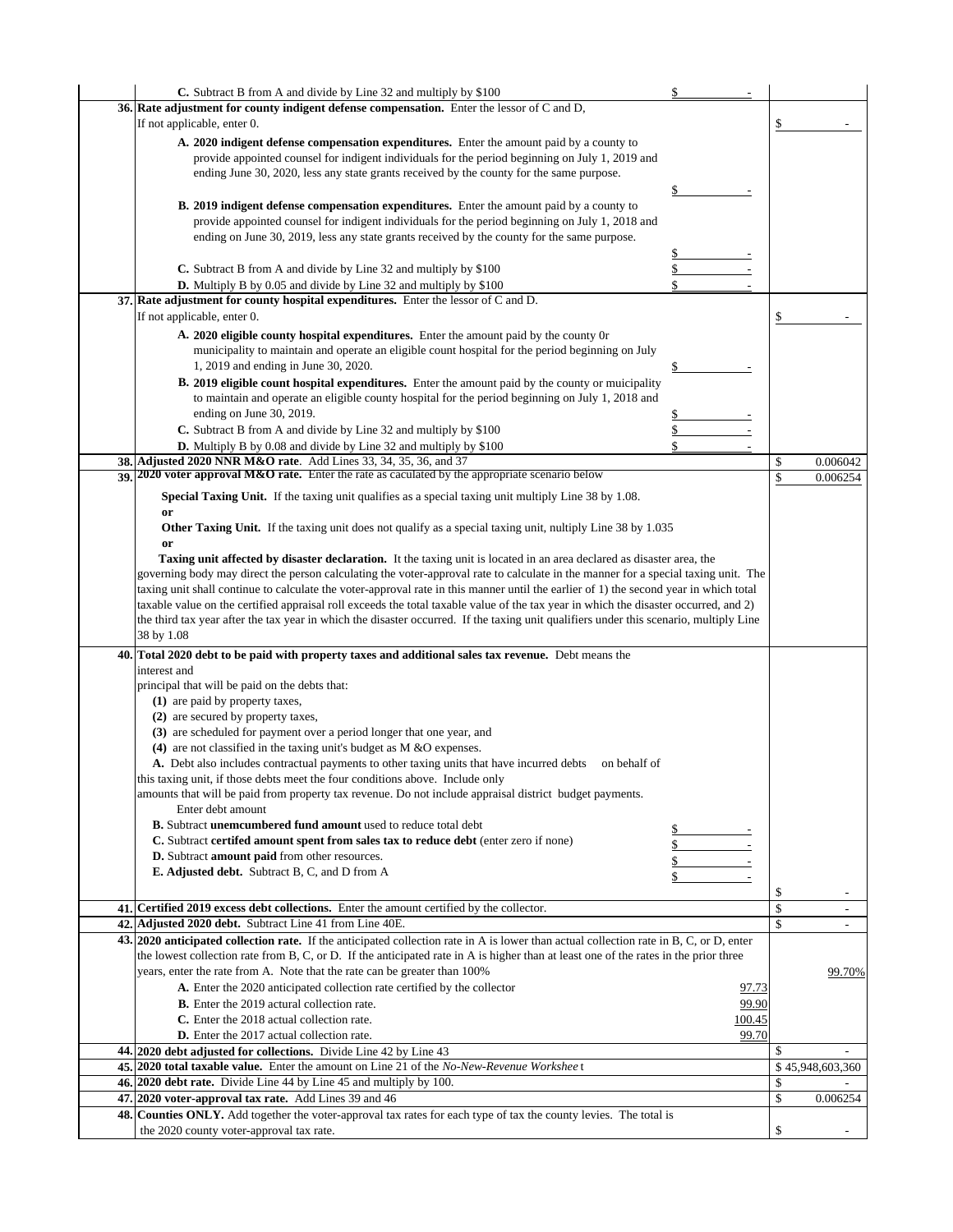#### **SECTION 3: NNR Tax Rate and Voter-Approval Tax Rate Adjustments for Additional Sales Tax to Reduce Property Taxes**

Cities, counties and hosptial districts may levy a sales tax specifically to reduce property taxes. Local voters by election must approve imposing or abolishing the additional sales tax. If approved, the taxing unit must reduce its NNR and voter approval tax rates to offset the expected sales tax revenue.This section should only be completed by a county , city or hospital district that is required to adjust its NNR tax rate and or voter-approval tax rate because it adopted the additional sales tax.

| <b>Additional Sales and Use Tax Worksheets</b>                                                                                                                    |    | <b>Anount/Rate</b> |  |
|-------------------------------------------------------------------------------------------------------------------------------------------------------------------|----|--------------------|--|
| <b>49. Taxable sales.</b> For taxing units that adopted the sales tax in November 2019 or May 2019, enter the Comptroller's estimate of                           |    |                    |  |
| taxable sales of the previous four quarters. Estimates of taxable sales may be obtained through the Comptroller's Allocation                                      |    |                    |  |
| Historical Summary website. Taxing units that adopted the sales tax before November 2019, skip this line.                                                         |    |                    |  |
|                                                                                                                                                                   | S  |                    |  |
| <b>50.</b> Estimated sales tax revenue. Counties exclude any amount that is or will be spent for economic development grants from the                             |    |                    |  |
| amount of estimated sales tax revenue.                                                                                                                            |    |                    |  |
| Taxing units that adopted the sales tax in November 2019 or in May 2020. Multiply the amount of Line<br>50 by the                                                 |    |                    |  |
| sales tax rate (.01, .005, or .0025, as applicable) and multiply the result by .95.                                                                               |    |                    |  |
| -or-                                                                                                                                                              |    |                    |  |
| Taxing units that adopted the sales tax before November 2019. Enter the sales tax revenue for the previous four quarters.                                         |    |                    |  |
| Do not multiply by .95.                                                                                                                                           |    |                    |  |
| <b>51.</b> 2020 taxable value. Enter the amount from Line 21 of the No-New-Revenue Tax Rate Worksheet,                                                            |    | \$45,948,603,360   |  |
| 52. Sales tax adjustment rate. Divide Line 50 by Line 51 and multiply by 100                                                                                      |    |                    |  |
| 53. 2020 NNR tax rate, unadjusted for sales tax. Enter the rate from Line 26 or 27, as applicable, on the No-New-Revenue Tax                                      |    |                    |  |
| Rate                                                                                                                                                              | S  | 0.006045           |  |
| 54. 2020 NNR tax rate, adjusted for sales tax.                                                                                                                    |    |                    |  |
| Taxing units that adopted the sales tax in November 2019 or in May 2020. Subtract Line 52 from Line                                                               |    |                    |  |
| 54. Skip to Line 56 if you adopted the additional sales tax before November 2019.                                                                                 |    |                    |  |
| 55. 2020 voter-approval tax rate, unadjusted for sales tax. Enter the rate from Line 47 or 48 as applicable, of the Voter-Approval                                |    |                    |  |
| Tax Rate Worksheet.                                                                                                                                               | S  | 0.006254           |  |
| 56. 2020 voter-approval tax rate, adjusted for sales tax. Subtract Line 52 from Line 55.                                                                          | \$ | 0.006254           |  |
| <b>SECTION 4: Voter-Approval Rate Adjustment for Pollution Control</b>                                                                                            |    |                    |  |
| A toying unit may roise its rate for M&O funds used to noy for a facility device or mathed for the control of air water or land pollution. This includes any land |    |                    |  |

xing unit may raise its rate for M&O funds used to pay for a facility, device or method for the control of air, water or land pollution. This includes any land, structure, building, installation, excavation, machinery, equipment or device that is used, constructed, acquired or installed wholly or partly to meet or exceed pollution control requirements. The taxing unit's expenses are those necessary to meet the requirements of a permit issued by the Texas Commission on Environmental Quality (TCEQ). The taxing unit must provide the tax assessor with a copy of the TCEQ letter of determination that states the portion of the cost of installation for pollution control.

This section should only be completed by a taxing unit that uses M&O funds to pay for a facility, device or method for the control of air, water or land pollution.

| <b>Voter-Approval Rate Adjustment for Pollution Control Requirements Worksheet</b>                                           | <b>Anount/Rate</b> |  |  |  |
|------------------------------------------------------------------------------------------------------------------------------|--------------------|--|--|--|
| 57. Certified expenses from the Texas Commission on Environmental Quaility (TCEQ). Enter the amount certified in the         |                    |  |  |  |
| determination letter from TCEQ. The taxing unit shall provide its tax assessor-collector with a copy of the letter.          |                    |  |  |  |
| <b>58. 2020total taxable value.</b> Enter the amount from Line 21 of the No-New-Revenue Tax Rate Worksheet.                  | \$45,948,603,360   |  |  |  |
| 59. Additional rate for pollution control. Divide Line 58 by Line 59 and multiply by 100                                     |                    |  |  |  |
| 60. 2020 voter-approval tax rate, adjusted for pollution control. Add Line 60 to one of the following lines (as applicable): |                    |  |  |  |
| Line 48, Line 49 (counties) or Line 57 (taxing units with the additional sales tax).                                         |                    |  |  |  |

**SECTION 5: Voter-Voter-Approval Tax Rate Adjustment for Unsuded Increment Rate**

The unused increment rate is the rate equal to the difference between the adopted tax rate and voter-approval tax rate before the unused increment rate for the prior three years. In a year where a special taxing unit adopts a rate above the voter-approval tax rate by applying any portion of the unused increment rate, the unused increment rate for that year would be zero. Consult with legal counsel to ensure appropriate calculation of the unused increment rate. For each tax year before 2020, the difference between the adopted ta rate and voter-approval rate is considered zero, therefore the unused increment rate for 2020 is zero.

This section should only be completed by a taxing unit that does not meet the definition of a special taxing unit.

| <b>Unused Increment Rate Worksheet</b> |                                                                                                                                    |  | <b>Anount/Rate</b> |
|----------------------------------------|------------------------------------------------------------------------------------------------------------------------------------|--|--------------------|
|                                        | 61.2019 unused increment rate. Subtract the 2019 actual tax rate and the 2019 unused increment rate from the 2019 voter-           |  |                    |
|                                        | approval tax rate. If the number is less than zero, enter zero. If the year is prior to 2020 enter zero.                           |  |                    |
|                                        | 62.2018 unused increment rate. Subtract the 2018 actual tax rate and the 2018 unused increment rate from the 2018 voter-           |  |                    |
|                                        | approval tax rate. If the number is less than zero, enter zero. If the year is prior to 2020, enter zero.                          |  |                    |
|                                        | 63. 2017 unused increment rate. Subtract the 2017 actual tax rate and the 2017 unused increment rate from the 2017 voter-          |  |                    |
|                                        | approval tax rate. If the number is less than zero, enter zero. If the year is prior to 2020, enter zero.                          |  |                    |
|                                        | 64, 2020 unused increment rate. Add Lines 62, 63, and 64.                                                                          |  |                    |
|                                        | 65. 2020 voter-approval tax rate, adjusted for unsued increment rate. Add Line 65 to one of the following lines (as applicable):   |  |                    |
|                                        | Line 48, Line 49 (counties), Line 57 (taxing units with the additional sales tax) or Line 61 (taxing units with pollution control) |  |                    |